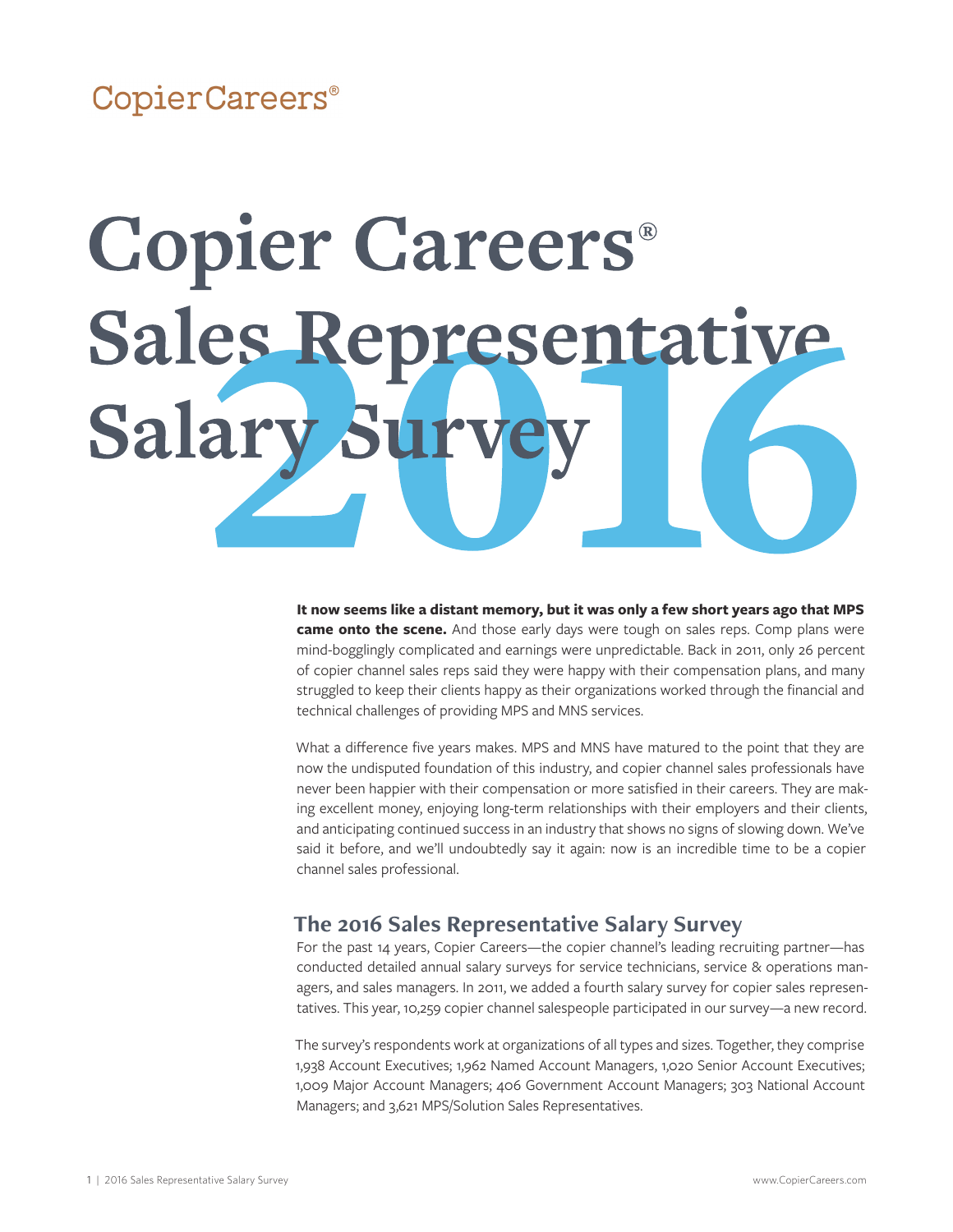# $L^2$

### **COPIER CHANNEL SALESPEOPLE PARTICIPATED IN OUR 2016 SURVEY**

#### **Incomes Still Healthy Despite Increased Competition**

Over the past year, average annual base salary for copier sales professionals was \$48,892, an increase of only \$90 since 2015. Average commissions weighed in at \$68,042, a decrease of \$25 since our 2015 survey. That brings average total compensation to \$116,934, for a year-overyear increase of only 1/20th of a percent. Since 2013, average overall compensation for copier sales reps has increased by less than .6 percent.

Across individual job titles, compensation has been similarly flat. This year, Major Account Managers reported the highest average income (\$131,298), followed by Government Account Managers (\$125,976), MPS/Solution Sales Representatives (\$121,852), National Account Managers (\$121,423), Senior Account Executives (\$118,370), Named Account Managers (\$109,741), and Account Executives (\$89,880).

Given how little compensation has changed, it's not surprising that quotas haven't budged either. Account Executives report average monthly quotas of \$37,649, a \$6 decrease since last year. For MPS/Solution Sales Reps, quotas were \$45,820 (an \$822 increase since last year) and for Named Account Managers they were \$59,998 per month (an \$886 increase since last year).

"When MPS first came on the market, it had a huge impact on sales compensation in this industry," says Jessica Crowley, Business Development Manager and Senior Recruiter for Copier Careers. "There were some initial growing pains due to the longer sales cycles, but once people had put in the work and started implementing MPS and MNS contracts, incomes shot up quickly and we saw big gains in 2012 and 2013. Today, reps who work for dealerships that have a good handle on their comp plans—which by now is the vast majority of dealerships—are typically very happy with their earnings."

As for the slow rate of growth? Crowley believes that increased competition has driven down profit margins slightly, forcing reps to sell a bit more each year to make the same amount of money.

"While incomes haven't risen significantly over the past couple of years, the reps we talk to are usually very optimistic about their earning potential. I think the overall feeling is that we've only hit the tip of the iceberg on MPS and MNS, and any rep who is willing to put the work in is going to do well in this industry even as competition continues to increase."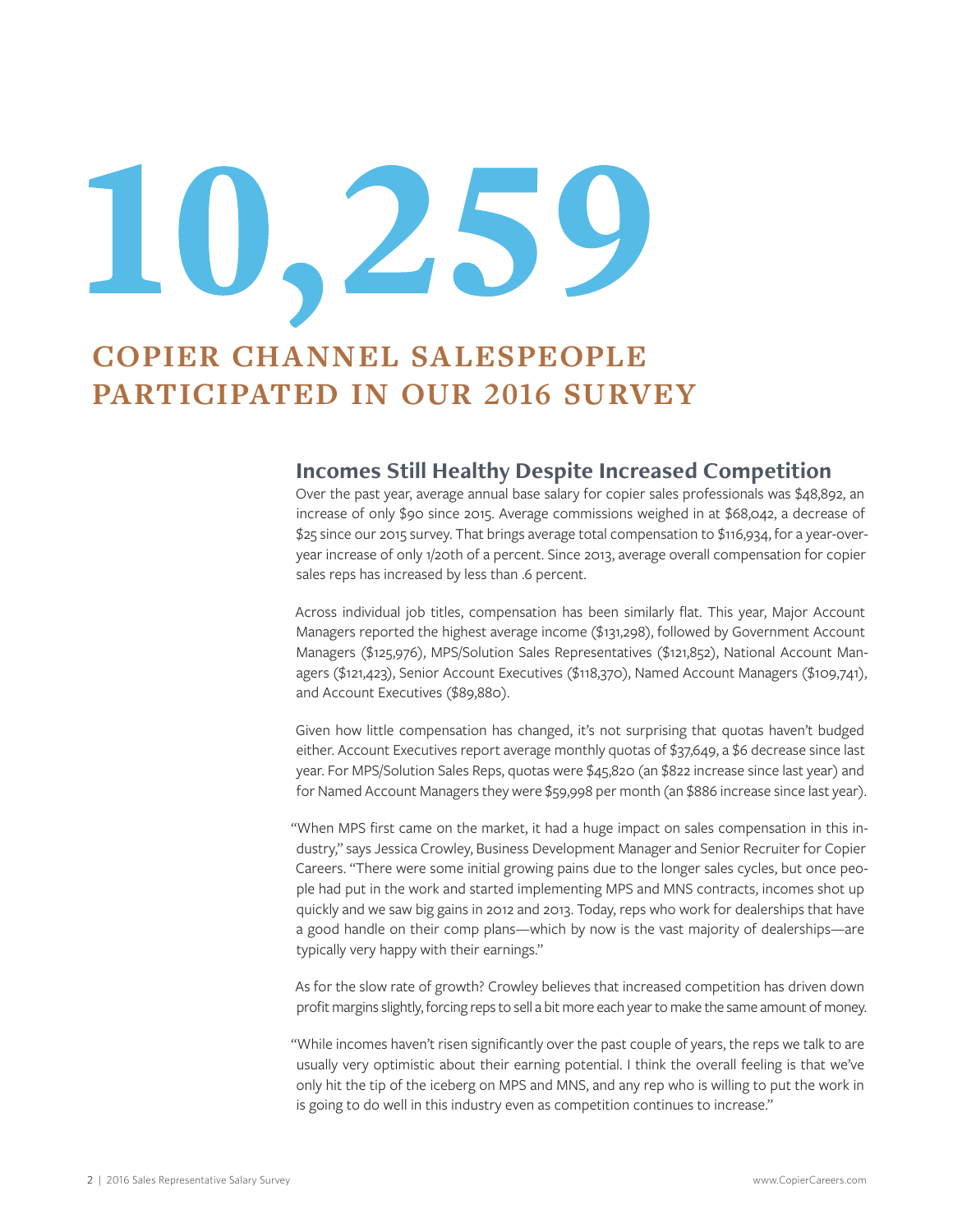#### *Total Average Compensation, All Job Titles*



#### *Salary Versus Commission*



#### *Total Average Compensation, By Job Title*

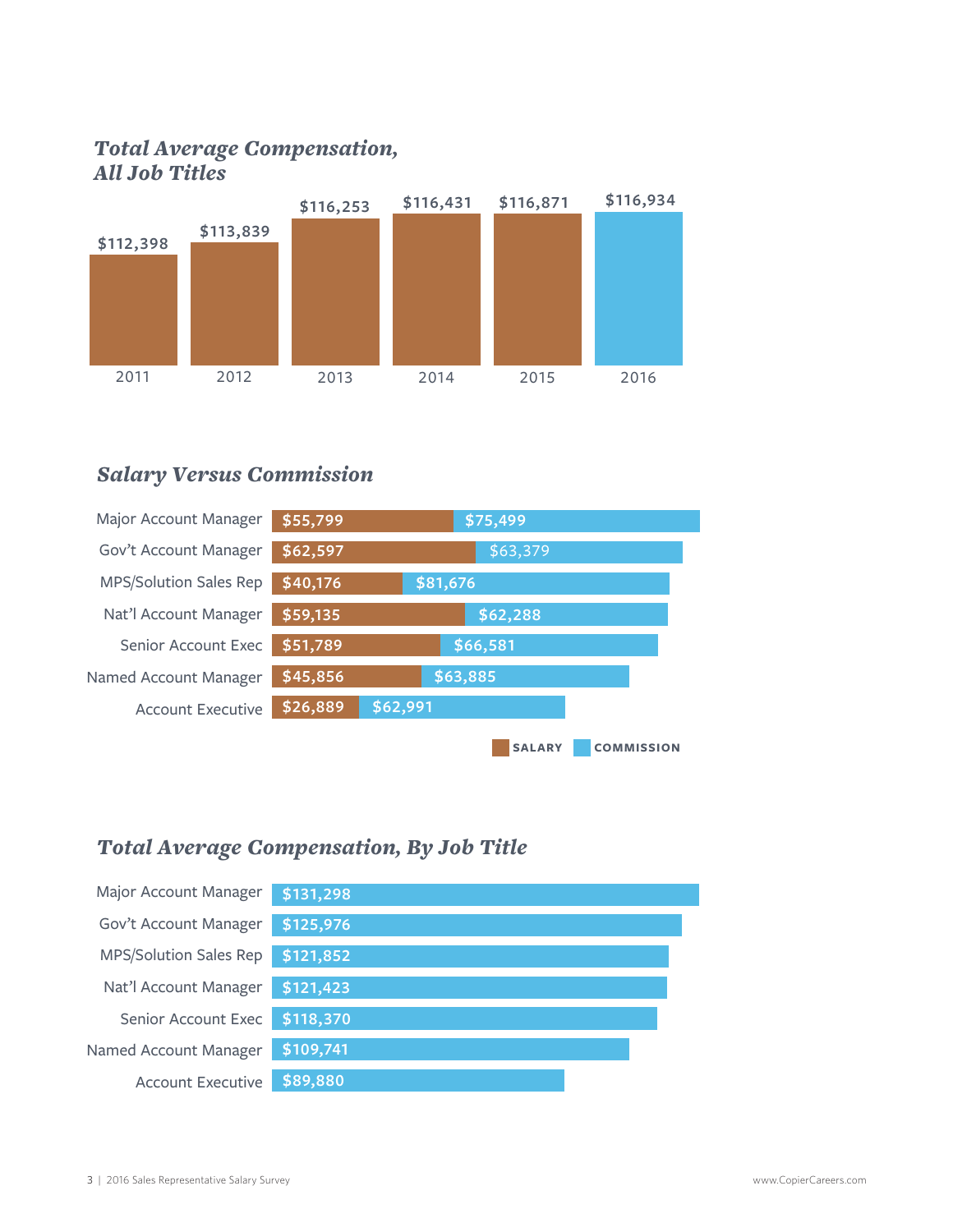#### **The Great Recruitment Dilemma**

For many copier channel service providers, now would be a great time to bring on additional sales representatives, and many sales managers are attempting to do just that. There's only one problem: hiring experienced, successful solution sales reps is currently very challenging, for a very simple reason: they're already employed. They're happily, gainfully employed, and they're profiting from ongoing service contracts that they are understandably reluctant to walk away from.

"The people who already know how to sell solutions are currently experiencing phenomenal success," says Paul Schwartz, president of Copier Careers. "MPS and MNS sales are very lucrative, and existing contracts continue to produce income for reps on an ongoing basis. It's an ideal situation for sales professionals, and overall it's been an incredible boost to this industry. As a result, successful people are staying with their employers for much longer than they used to, which is great for retention but challenging when it comes to recruiting. The high-producing, successful reps are just not really moving around right now, which makes it hard for dealerships to add experienced reps to their staff."

Even in a tight hiring market, however, there are still a few tactics dealerships can employ to grow their sales staff. The first is hiring opportunistically when good candidates come along, regardless of whether there's a current opening to fill.

"Hunter sales reps have always been a difficult position for employers to fill, but the problem has been exacerbated in the post-MPS era," says Schwartz. "It's typically really difficult for employers to find an experienced salesperson to hire at the exact moment they have a job opening. For that reason, we strongly advise employers to hire good candidates whenever they find them, regardless of whether they have a specific position they are trying to fill. We also advise employers to move quickly in these situations. When good reps come on the market, they don't stay there for long—many get swooped up within a matter of days or even hours. The hiring market is that competitive right now."

When experienced reps can't be found, the other option is to hire promising people and train them to sell MPS. The challenge there, for many employers, is bridging the gap between their senior sales staff and their rookies.

"A lot of dealerships are in a situation where their sales teams are made up mostly of seasoned, senior sales staff," says Crowley. "We're at a point now, due to the tight hiring market, where dealerships are needing to bring on more junior people, and what some dealerships are finding is that it can be difficult to integrate the less-experienced reps into the culture of the existing sales team. Dealerships need to be able to count on their senior staff to take active leadership and mentoring roles to help the rookies learn the ropes. This can sometimes be a tough sell—senior reps are obviously very busy maintaining their own client relationships and building new ones—but it's really essential for the overall strength of the team and the future of the organization."